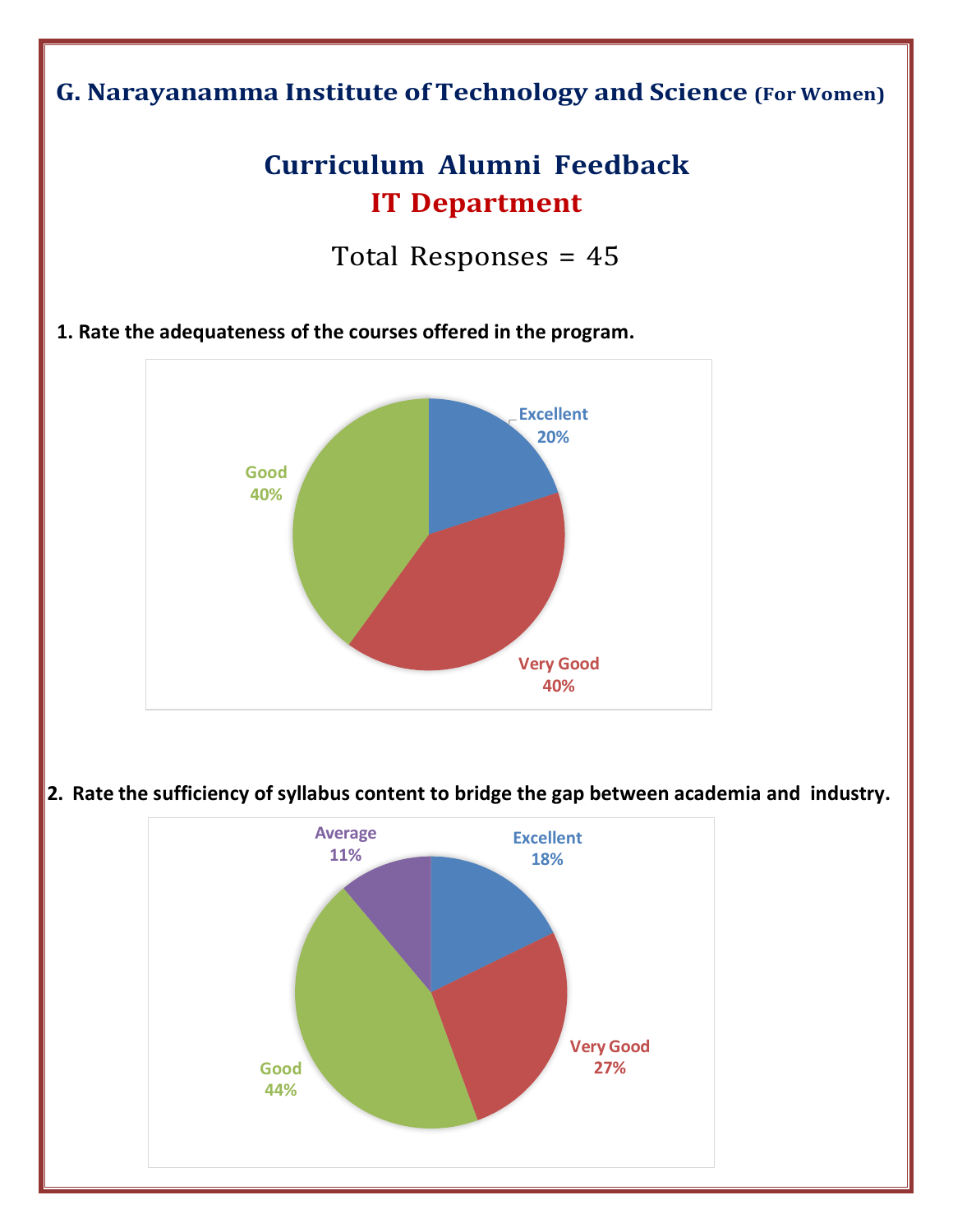

**4. Rate the skills acquired from the curriculum to face the industry challenges/requirements.**

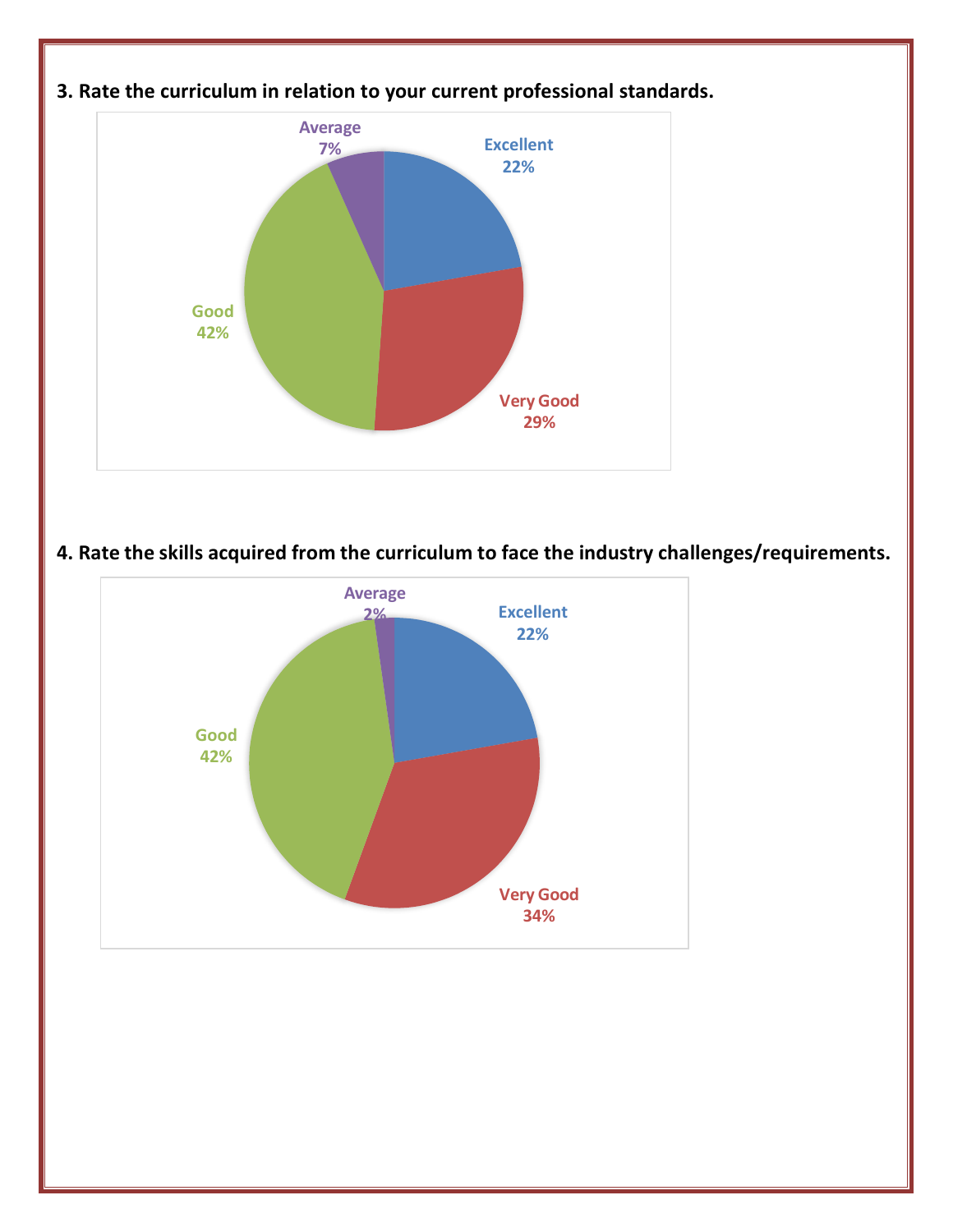

## **5. Rate the institute's laboratory and equipment adequateness for practical exposure.**

**6. Rate the offering of electives in relation to technology advancements**

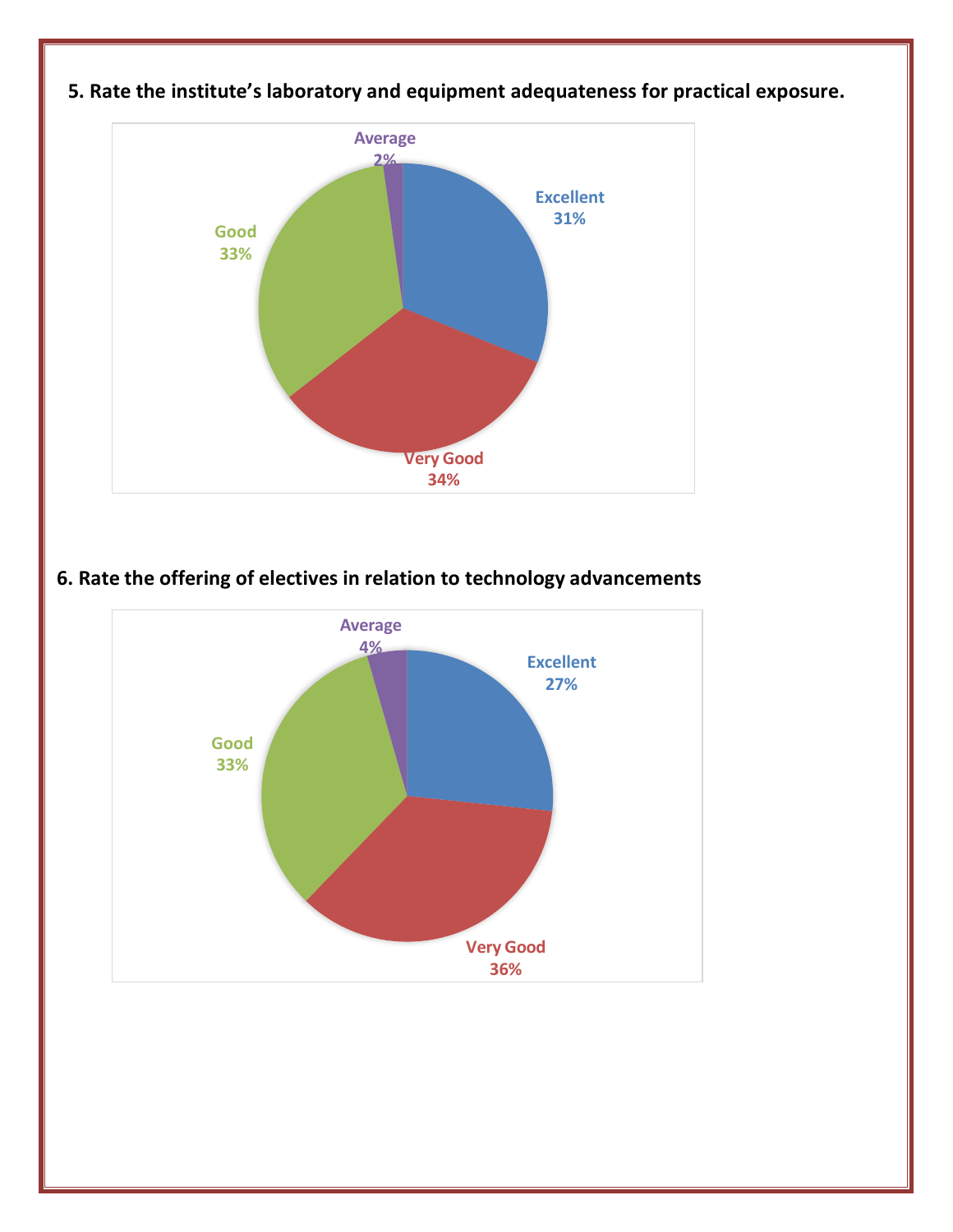